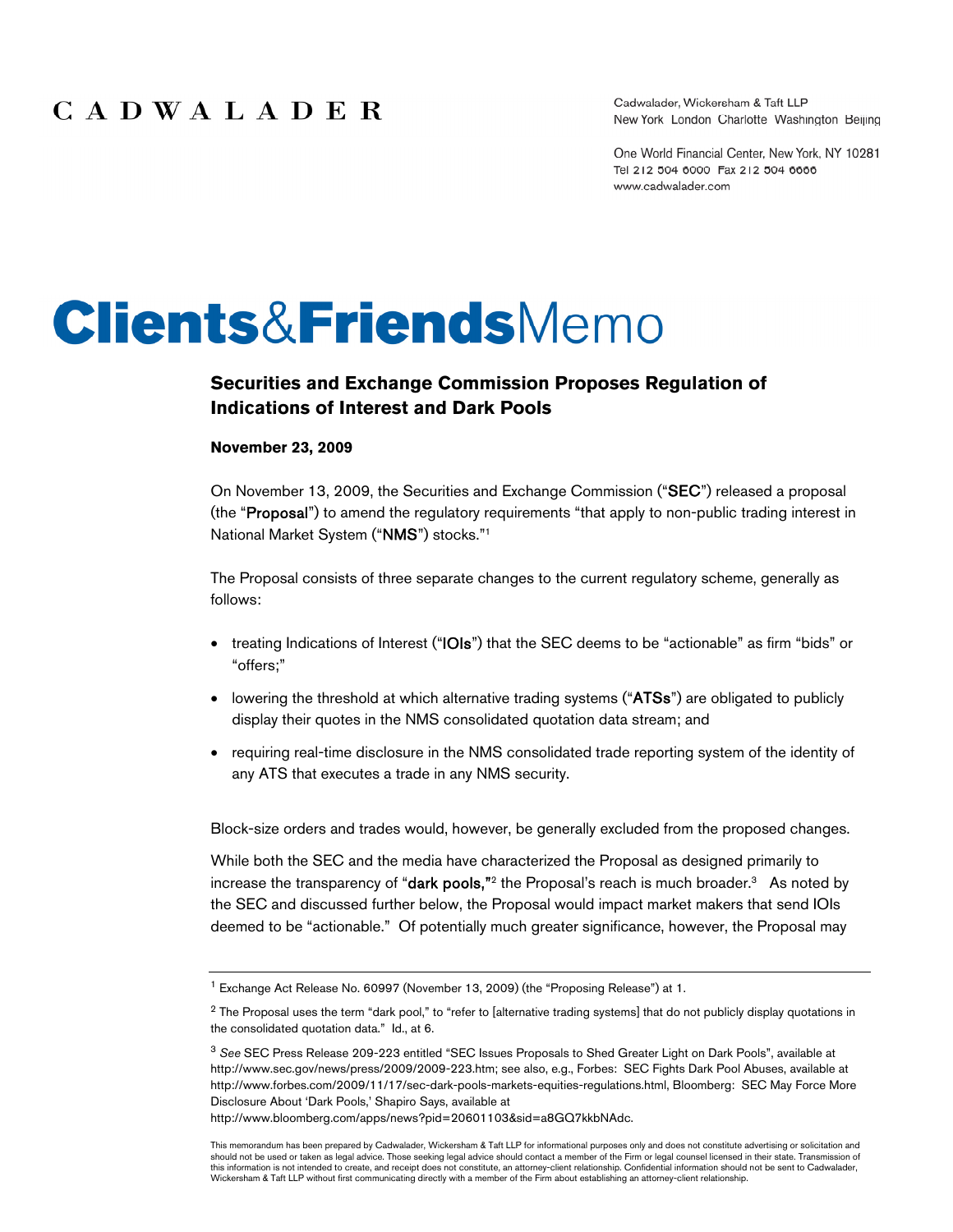subject broker-dealers that send deemed "actionable" IOIs but that are not registered as market makers to the requirements of Regulation ATS. Practical concerns also arise as a result of the Proposal. For example, how should an IOI that the SEC deems actionable, which does not include an explicit price and/or size term, be publicly displayed in the consolidated quote data stream?

Public comment on the Proposal should be submitted to the SEC by February 22, 2010.

**I. IOIs** 

Deemed Actionable IOIs. The Proposal would amend the definition of "bid" or "offer" in Rule 600(b)(8) of Regulation NMS4 to apply explicitly to those IOIs deemed actionable by the SEC. As noted in the Proposal, the terms "bid" and "offer" are central to the determination of whether market makers, in the case of Rule 602 of Regulation NMS, or ATSs, in the case of Rule 301(b)(3) of Regulation ATS,<sup>5</sup> must include their trading interest in the NMS consolidated quotation data stream.

While neither the Proposal nor the proposed rule amendments actually define the term "actionable," the Proposal would provide that an IOI would be considered actionable if it conveys the following information about available trading interest at the IOI sender: (1) symbol; (2) side (buy or sell); (3) a price that is equal to or better than the NBBO . . . and (4) a size that is at least equal to one round lot, whether such information is conveyed "explicitly or **implicitly.**"<sup>6</sup> (Emphasis added.)

The Proposal states that the determination of whether an IOI implicitly conveys the above information must take into account "all of the facts and circumstances surrounding the IOI . . . including the course of dealing between the IOI sender and the IOI recipient."7 The Proposal makes it clear that where the delivery and receipt of IOIs is part of a course of conduct between two parties, the facts and circumstances approach will likely lead to a determination by the SEC that the IOI is actionable. This follows from the fact that the symbol and side will generally be explicitly communicated while the "IOI recipient reasonably can assume that the price associated with the IOI is the NBBO or better."<sup>8</sup> Moreover, a recipient that has responded with orders and "repeatedly received executions at the NBBO or better with a size of at least one round lot" can also infer that a size of at least a round lot is being offered.9

7 Id.

9 Id.

<sup>4 17</sup> CFR 242.600 et seq.

<sup>5 17</sup> CFR 242.300 et seq.

<sup>6</sup> The Proposing Release at 18.

<sup>8</sup> Id. at 12 and 13.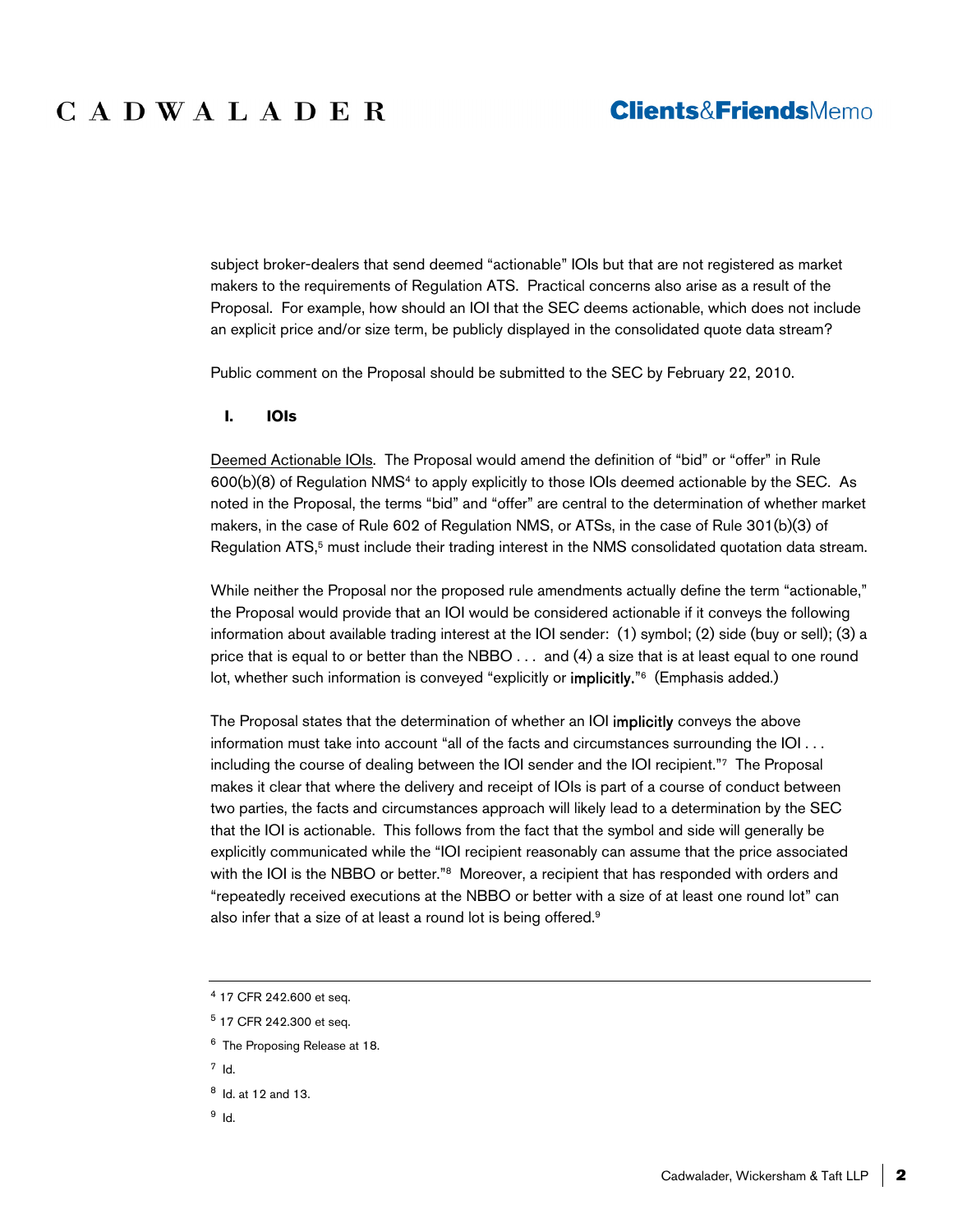Obligations of Exchange Members and OTC Market Makers. Currently, exchange members and certain OTC market makers are required to provide their "best bids" and "best offers" to their respective exchanges or association pursuant to Rule 602(b) of Regulation NMS. Because the present definition of "bid" and "offer" in Rule 600(b)(8) specifically excludes "indications of interest," it follows that exchange members and OTC market makers are not currently required to reflect IOIs in the bids or offers that they provide to their respective exchanges or association. As a result, the NMS's consolidated quotation data stream does not reflect IOIs. The Proposal would change this by limiting the exclusion for "indications of interest" to those "that are not actionable."

The Proposal does not, however, state its expectations with respect to how terms such as size or price that are likely to be implicitly conveyed should be expressed. For example, may senders of actionable IOIs that do not include an explicit price or size treat the IOI as a quote for one round lot at the national best bid or offer?

Exclusion for Block IOIs. The Proposal would exclude an IOI from the definition of "bids" and "offers" in Rule 602(b) of Regulation NMS where the IOI is for a quantity of NMS stock having a market value of at least \$200,000, but only to the extent the IOI is communicated to those "who are reasonably believed to represent current contra-side trading interest of at least \$200,000."

Impact of this Change. In addition to the obligation to include deemed actionable IOIs in the bids and offers they provide (and to change their quote when the IOI is filled or withdrawn), market makers would also need to monitor that their actionable IOIs do not lock or cross the market in violation of Rule 610(d) of Regulation NMS.

In addition, non-market making firms that frequently send IOIs in particular names would be required to consider whether they might be viewed as holding themselves out as willing to buy or sell NMS stocks for their own accounts on a regular or continuous basis and, thus, whether they fall within the definition of "market maker" for purposes of Regulation NMS and the Exchange Act generally.10

Obligations of ATSs. Currently, as discussed in the following section of this Memorandum, an ATS that meet certain conditions is required to report its "best priced orders" to FINRA pursuant to Rule 301(b)(3) of Regulation ATS. As noted in the Proposal, the term "order" includes, but is not limited to, "bid or offer quotations," which term is considered by the SEC to have the same meaning as the terms "bid" or "offer" in Rule 600(b)(8) of Regulation NMS.11

<sup>10</sup> *See* Section 600(b)(52) of Regulation NMS (defining the term "OTC Market Maker") and Section 3(a)(38) of the Securities Exchange Act of 1934 (defining the term "market maker").

<sup>11</sup> *See* the Proposing Release at 17.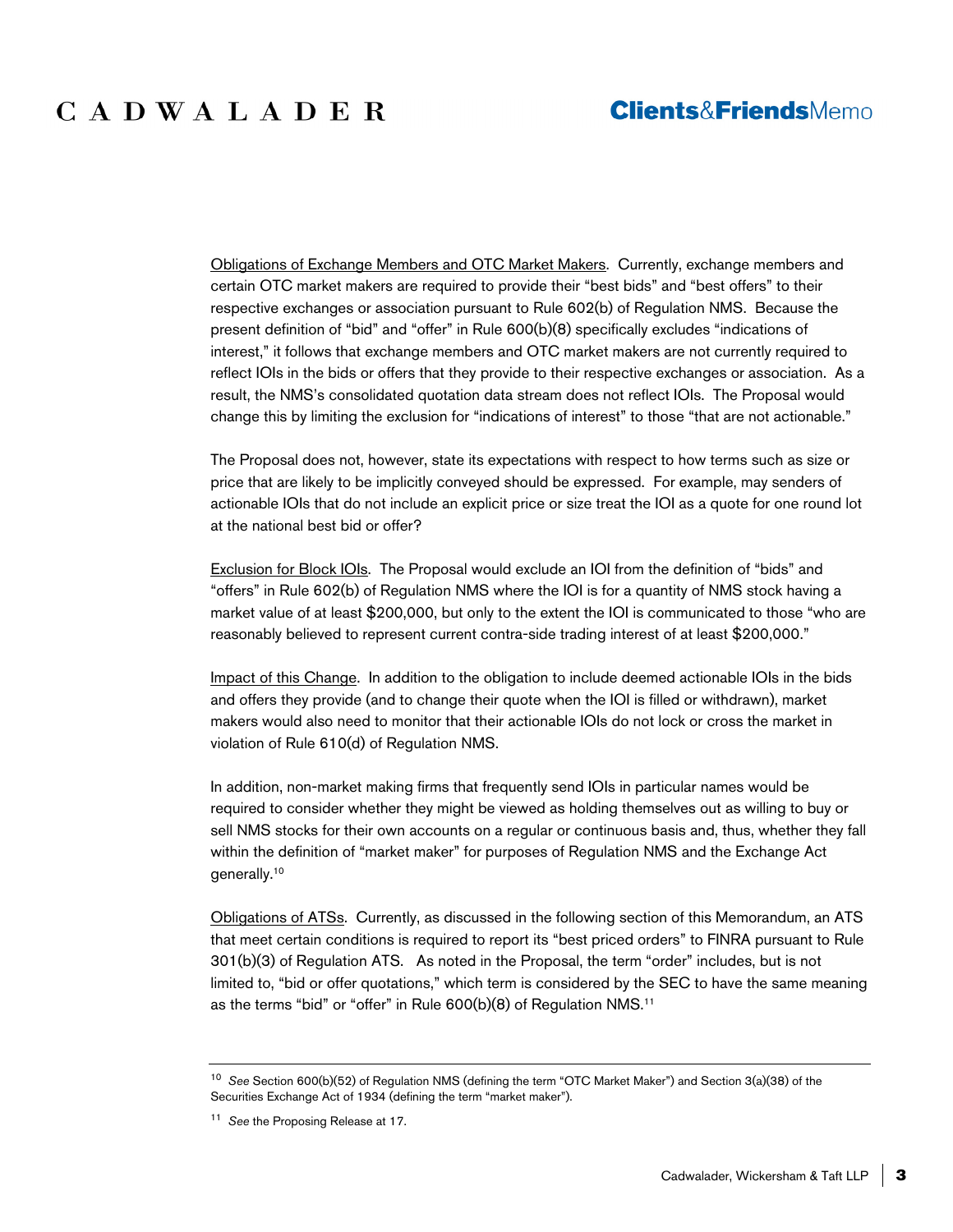As noted in the Proposal, the term "order" as used in Rule 301(b)(3) is defined more broadly than "bids" or "offers" to mean "any firm indication of a willingness to buy or sell a security". As a result, and as discussed in the Regulation ATS adopting release,<sup>12</sup> Rule  $301(b)(3)$  as currently written arguably already reaches "firm" IOIs, which, in turn, under current law, may or may not be the same as an "actionable" IOI.<sup>13</sup> Because Rule 301(b)(3) includes "bids" or "offers" within its scope, the Proposal's change to the definition of "bids" and "offers" under Rule 600(b)(8) would also remove all doubt as to whether Rule 301(b)(3) reaches "actionable" IOIs.

Impact of this Change. As discussed in the following section of this Memorandum, this change could impact existing ATSs to the extent they meet the additional conditions set forth in Rule 301(b)(3).

More significantly, and entirely absent from the Proposal, the proposed change to Rule 600(b)(8) would also impact the scope of the definition of "ATS," which is set forth in Rule 300(a) of Regulation ATS. Consequently, broker-dealers that send actionable IOIs with respect to their customer orders might find themselves subject to the ATS registration requirements.

Rule 300(a) of Regulation ATS provides, in essence, that an alternate trading system is any entity or system that performs the functions commonly performed by a stock exchange. In turn, Rule 3b-16 states that, in essence, a stock exchange (i) brings together "orders" for securities of multiple buyers and sellers<sup>14</sup> and (ii) "uses established, non-discretionary methods . . . under which such orders interact with each other, and the buyers and sellers entering such orders agree to the terms of a trade."

Significantly, Rule 3b-16 specifically provides that the entering of orders for execution against the bids and offers of a single dealer does not constitute acting as an exchange. This is true even where the single dealer does not execute the order itself but, instead, matches orders, but only to the extent that the orders are not displayed to any person other than the dealer and its employees, except that in the case of a registered market maker, customer limit orders can be displayed and customer orders can be matched against such limit orders.

<sup>12</sup> Securities Exchange Act Release No. 40760 (December 8, 1998), 63 FR 70844 (December 22, 1998) ("Regulation ATS Adopting Release").

<sup>&</sup>lt;sup>13</sup> The Regulation ATS Adopting Release notes that the "[a]t a minimum, an indication of interest will be considered firm if it can be executed without the further agreement of the person entering the indication. Even if the person must give its subsequent asset to an execution, however, the indication will still be considered firm if this subsequent agreement is always, or almost always granted. . . . " The Regulation ATS Adopting Release at 63 FR 70844 at 70850.

<sup>&</sup>lt;sup>14</sup> As noted in the ATS Approving Release, "the mere interpositioning of a designated counterparty as riskless principal for settlement purposes after the purchasing and selling counterparties to a trade have been matched would not, by itself, mean that the system does not have multiple buyers and sellers." The ATS Approving Release at text following note 42.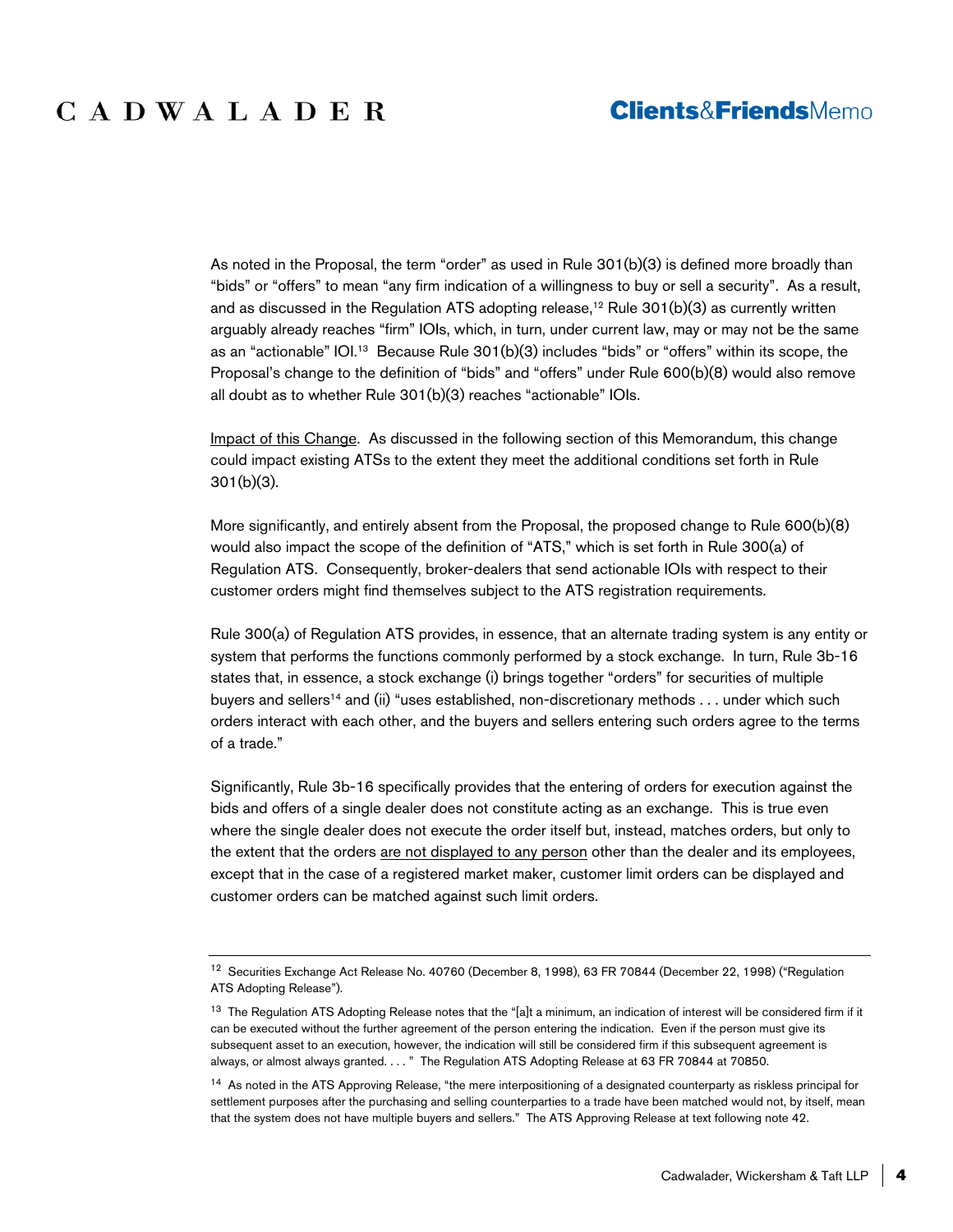As an initial matter, it should be noted that the term "order" in Rule 3b-16 is the same as the term "order" in Rule  $301(b)(3)$ .<sup>15</sup> Accordingly, the change in the meaning of the term "order" that would result from the amendment of Rule 600(b)(8) of Regulation NMS should apply equally to Rule 301(b)(3) and Rule 3b-16.

Assuming adoption of the Proposal's amendment to Rule 600(b)(8) of Regulation NMS, the single dealer exclusion provided by Rule 3b-16 might no longer be available to non-registered market makers that used actionable IOIs to find the other side of a customer order. In other words, a broker-dealer that is not registered as a market maker and that uses actionable IOIs to find the other side of a customer order would, arguably, be performing the functions of a stock exchange, unless the broker-dealer were not using "established, non-discretionary methods."

While it is not, entirely clear what is meant by "established, non-discretionary methods," it seems likely from the examples set forth in the ATS Approving Release that satisfaction of this standard does not require formal, written rules but that it would be enough if there is a method that is consistently applied.16 Accordingly, it seems at least arguable that a broker-dealer that uses actionable IOIs to find the other side of a customer order, and, upon receipt of a response, presents that response to the customer, may be deemed to be performing the functions of an exchange within the meaning of Rule 3b-16 and, as a result, would fall within the definition of, and be subject to the rules regulating, an ATS.17

The above conclusion would also significantly impact the SEC's cost benefit analysis as set forth in the Proposing Release as such analysis entirely fails to consider the possibility that the SEC's proposed amendment to Rule 600(b)(8) of Regulation NMS might not only affect existing ATSs but might actually force a significant number of broker-dealers that use IOIs to find the other side of customer orders to either cease such practice or to register as ATSs.

## **II. The Order Display Obligation of ATSs**

Currently, Rule 301(b)(3) of Regulation ATS only requires ATSs to display their orders in the NMS's consolidate quotation stream if the ATS satisfies both of the following two conditions:

<sup>15</sup> *See* the Proposing Release at Note 36.

<sup>&</sup>lt;sup>16</sup> Otherwise, there would be no need to specifically exclude, as the ATS Approving Release does, traditional block trading desks on account of the fact that the broker-dealer involved therein is exercising discretion, since such desks do not conduct their operations with their counterparties pursuant to formal, written rules.

<sup>&</sup>lt;sup>17</sup> Though, arguably, if actionable IOIs were sent to a single recipient at a time, the sending broker-dealer would not be subject to the reporting requirements under Rule 301(b)(3) of Regulation ATS, since such order would never be disclosed to more than one person at a time.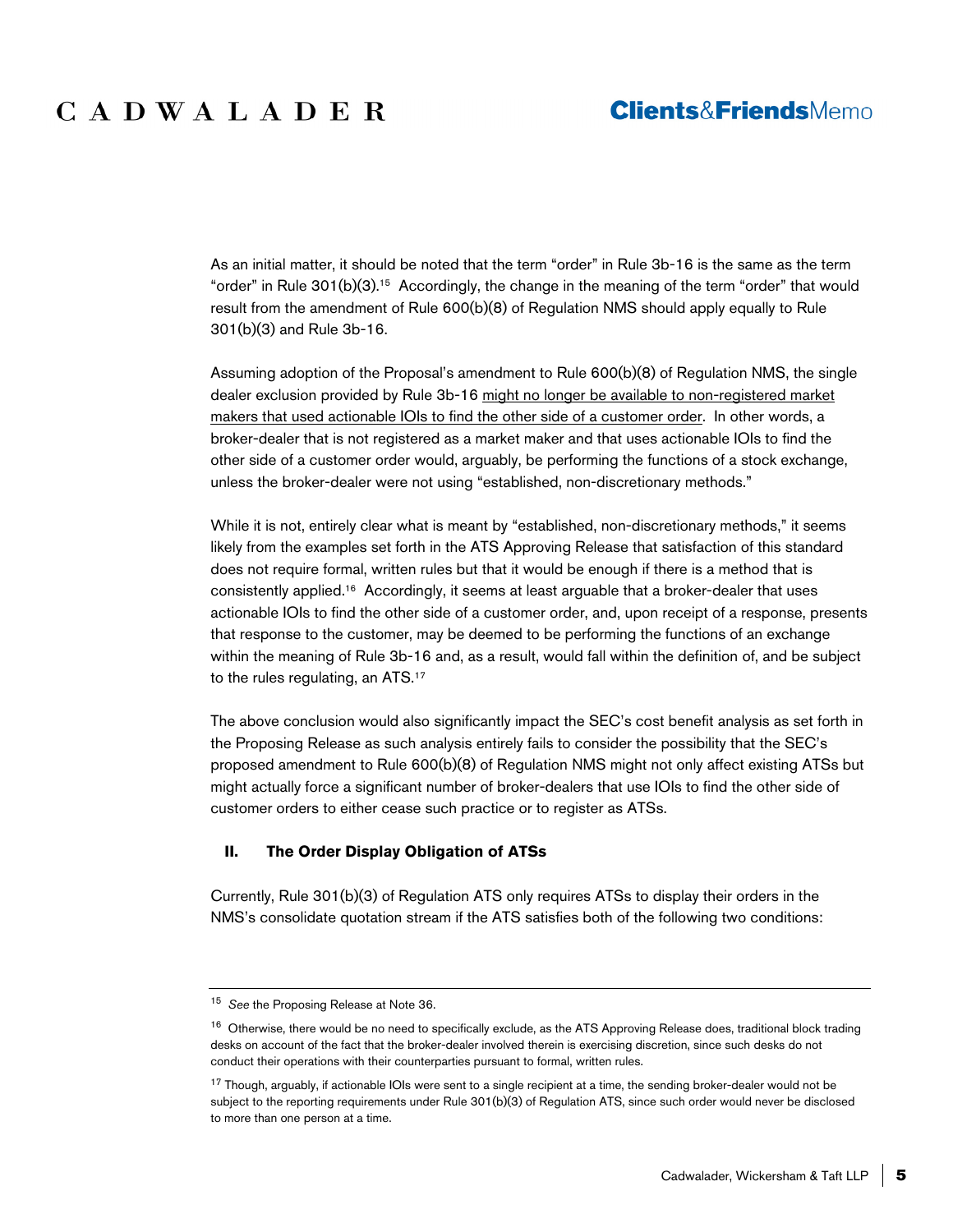## **Clients&FriendsMemo**

1. The applicable order must be "displayed to more than one person in the alternate trading system"18 and

2. The ATS must have an average daily trading volume of 5% or more of the aggregate daily share volume for the applicable NMS stock "[d]uring at least 4 of the preceding 6 calendar months."

The Proposal would make two changes to the above conditions. The first condition would only apply if the applicable order was not displayed to more than one person (other than employees of the ATS) regardless of whether those persons were or were not "in the alternate trading system." The second condition would only apply if the trading volume exceeded 0.25% rather than 5% during the applicable period.<sup>19</sup>

Access to the Displayed ATS Quote. An ATS would also be required to provide execution access to any displayed orders in accordance with Rule 301(b)(3)(iii). As a result, the ATS would be required to provide broker-dealers that are not participants in the ATS with the ability to effect a transaction with the displayed order that is equivalent to their ability to effect orders displayed on the exchange or association to which the broker-dealers have access.<sup>20</sup>

Exclusion for Block Orders. The Proposal would not require display of an order for a quantity of NMS stock having a market value of at least \$200,000, provided the order is communicated only to those "who are reasonably believed to represent current contra-side trading interest of at least \$200,000."

### **III. Trade Reporting Obligation of ATSs**

Currently, while ATSs report their trades to one of the joint-industry plans that disseminate consolidated trade data, their trades are identified as OTC trades with no identification of the particular broker-dealer or ATS that reported the trade. The Proposal's third change would amend

<sup>&</sup>lt;sup>18</sup> The condition allowing display to one person was meant to allow the originator of an order to negotiate the order's execution with a single participant in the ATS without requiring the original quote to be displayed in the consolidated quotation stream. *See* the Proposing Release at Note 75.

<sup>&</sup>lt;sup>19</sup> As noted in the Proposal, customers of dark pools would continue to be entitled to control the display of their buying or selling interest in the consolidated quotation data stream but would not be able to consent to the dissemination of actionable IOIs while withholding the quote information from public display in the consolidated quote data stream. See the Proposal at text at Notes 40 to 42.

<sup>&</sup>lt;sup>20</sup> Significantly, however, the Proposal does not provide for a change in the 5% threshold applicable to an ATS's obligation under Rule 301(b)(5) of Regulation ATS to provide fair access to its quotes generally. *See* the Proposing Release at Note 80.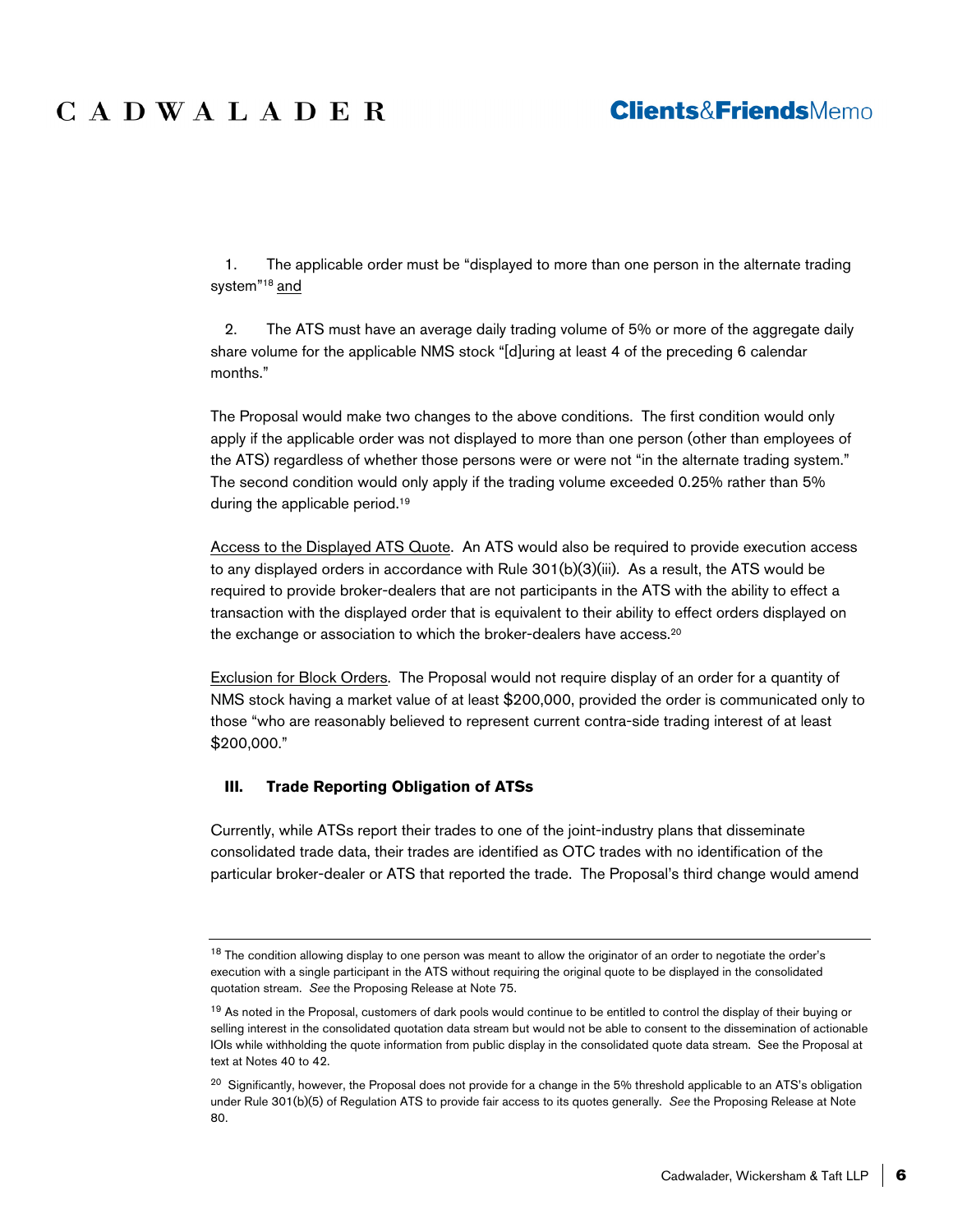the joint-industry plans to require real time disclosure of the identify of any executing ATS in the NMS's consolidated trade data stream.

Exclusion for Block Trades. Trades for a quantity of NMS stock having a market value of at least \$200,000 would be exempt from the foregoing requirement and, therefore, would continue to be reported as OTC trades without an ATS identifier.

#### **IV. On the Horizon**

The Proposal comes on the heels of an SEC proposal to eliminate the flash order exception from Rule 602 of Regulation NMS<sup>21</sup> as well as the announced intention of the SEC Chairman, Mary Shapiro, to seek public comment on a host of market structure issues including co-location, the rules governing ATSs, sponsored access, high frequency trading and dark liquidity in all its forms, including internalization, dark order types on exchanges and ECNs.<sup>22</sup> More generally, Chairman Shapiro has also announced a need for the SEC "to consider whether there are additional legislative authorities needed to address new types of market professionals whose activities may not be sufficiently regulated."23

The breadth of the SEC's planned review, and the number of issues that it wishes to re-consider, coming so soon after its recent overhaul of the equity markets in the form of Regulation NMS, raise a question as to whether the SEC is attempting to micro-manage the direction and structure of the equity markets to an inappropriate degree.

For many years, the SEC had appeared to favor a market structure that relied upon floor-based, inperson markets, even where the rest of the world had largely moved to electronic markets. Arguably, the SEC's disfavor of electronic trading venues served as more of an impediment to the development of a modern (electronic) market than it did as an impetus. Now that the SEC has acknowledged that trading markets are inevitably electronic, and that speed of execution is a priority, the SEC continues to maintain its confidence that it can force the structure of the market into a shape that is materially better than the shape that the market would naturally take of its own accord. Even assuming that the SEC's approach is broadly correct, it still remains to be seen whether its apparent move towards "a one size fits all" approach to market structure may do more harm than good by eliminating specialized markets and market practices. Further, coming so soon

<sup>21</sup> Exchange Act Release No. 60684 (September 18, 2009), 74 FR 48632 (September 23, 2009).

<sup>22</sup> See Speech by SEC Chairman Mary Schapiro, "The Road to Investor Confidence" (October 27, 2009) available at http://www.sec.gov/news/speech/2009/spch102709mls.htm.